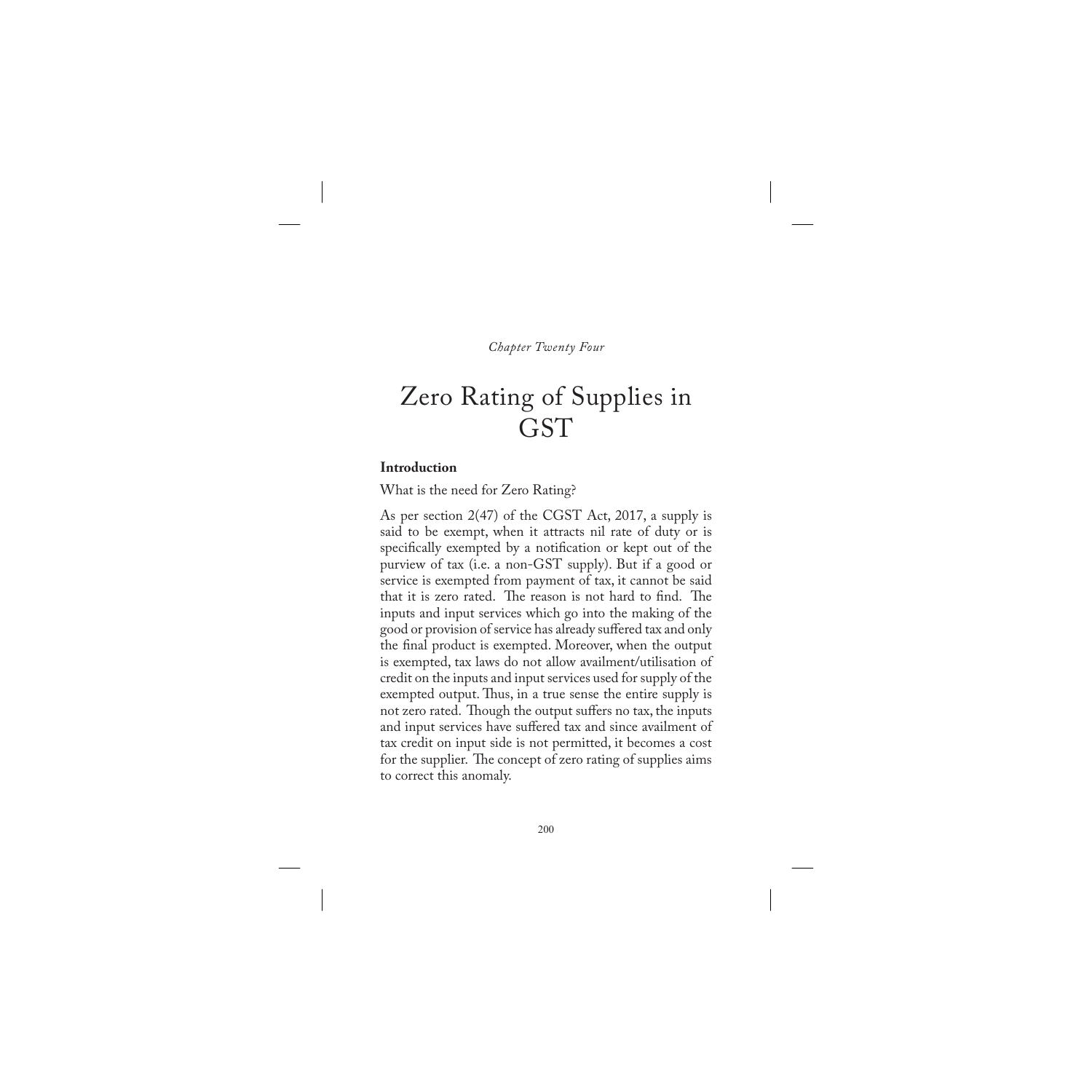## **What is Zero Rating?**

By zero rating it is meant that the entire value chain of the supply is exempt from tax. This means that in case of zero rating, not only is the output exempt from payment of tax, there is no bar on taking/availing credit of taxes paid on the input side for making/providing the output supply. Such an approach would in true sense make the goods or services zero rated.

All supplies need not be zero-rated. As per the GST Law exports are meant to be zero rated the zero rating principle is applied in letter and spirit for exports and supplies to SEZ. The relevant provisions are contained in Section 16(1) of the IGST Act, 2017, which states that "*zero rated supply" means any of the following supplies of goods or services or both, namely: ––*

- *a) export of goods or services or both; or*
- *b) supply of goods or services or both to a Special Economic Zone developer or a Special Economic Zone unit.*

As already seen, the concept of zero rating of supplies requires the supplies as well as the inputs or input services used in supplying the supplies to be free of GST. This is done by employing the following means:

- a) The taxes paid on the supplies which are zero rated are refunded;
- b) The credit of inputs/ input services is allowed;
- c) Wherever the supplies are exempted, or the supplies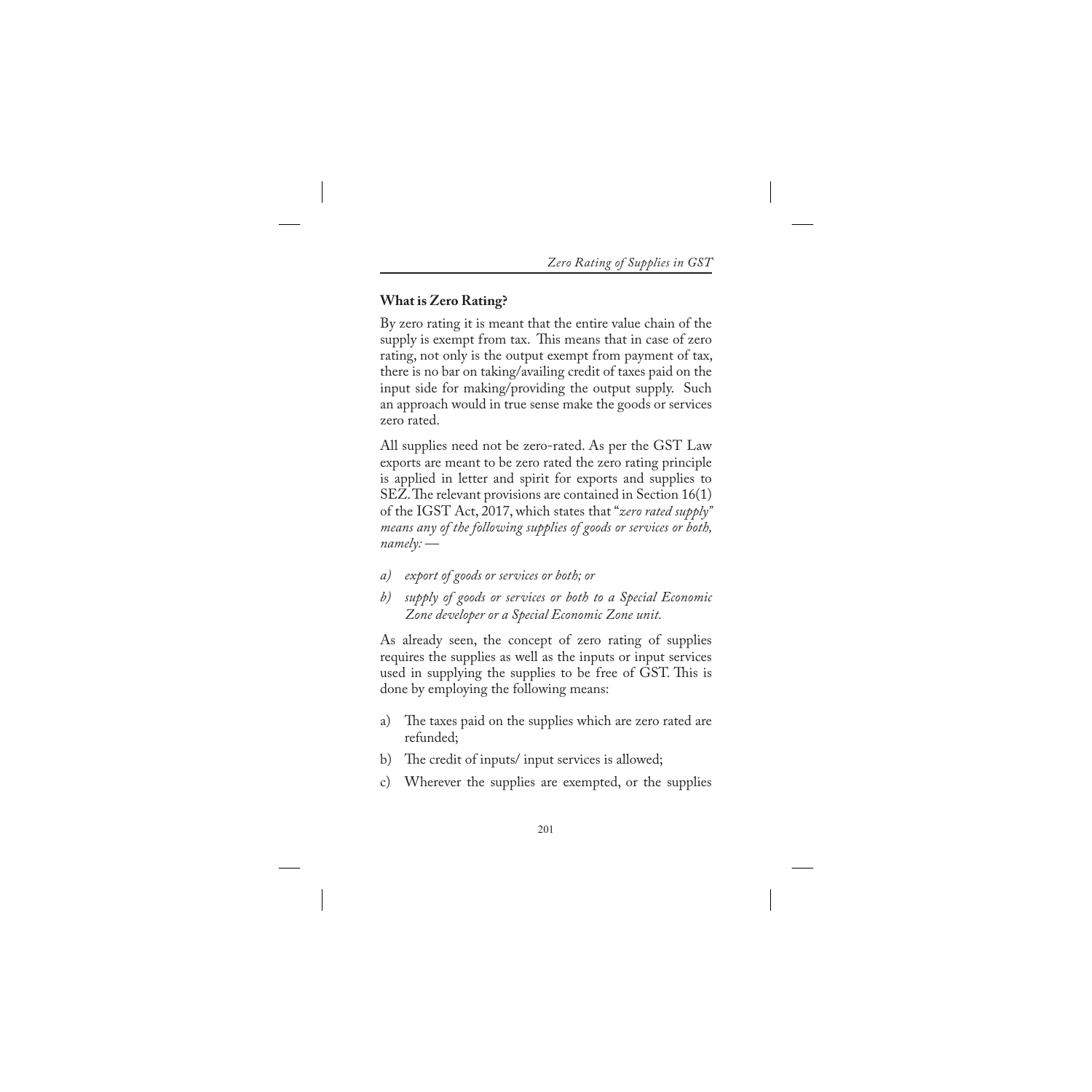are made without payment of tax, the taxes paid on the inputs or input services i.e. the unutilised input tax credit is refunded.

The provisions for the refund of unutilised input credit are contained in the explanation to Section 54 of the CGST Act, 2017, which defines refund as below:

*"refund" includes refund of tax paid on zero-rated supplies of goods or services or both or on inputs or input services used in making such zero-rated supplies, or refund of tax on the supply of goods regarded as deemed exports, or refund of unutilised input tax credit as provided under sub-section (3).*

Thus, even if a supply is exempted, the credit of input tax may be availed for making zero-rated supplies. A registered person making zero rated supply can claim refund under either of the following options, namely: ––

- a) he may supply goods or services or both under bond or Letter of Undertaking, subject to such conditions, safeguards and procedure as may be prescribed, without payment of integrated tax and claim refund of unutilised input tax credit; or
- b) he may supply goods or services or both, subject to such conditions, safeguards and procedure as may be prescribed, on payment of integrated tax and claim refund of such tax paid on goods or services or both supplied, in accordance with the provisions of section 54 of the CGST Act, 2017 or the rules made thereunder.

As per Section 54(3) of the CGST Act, 2017, any unutilised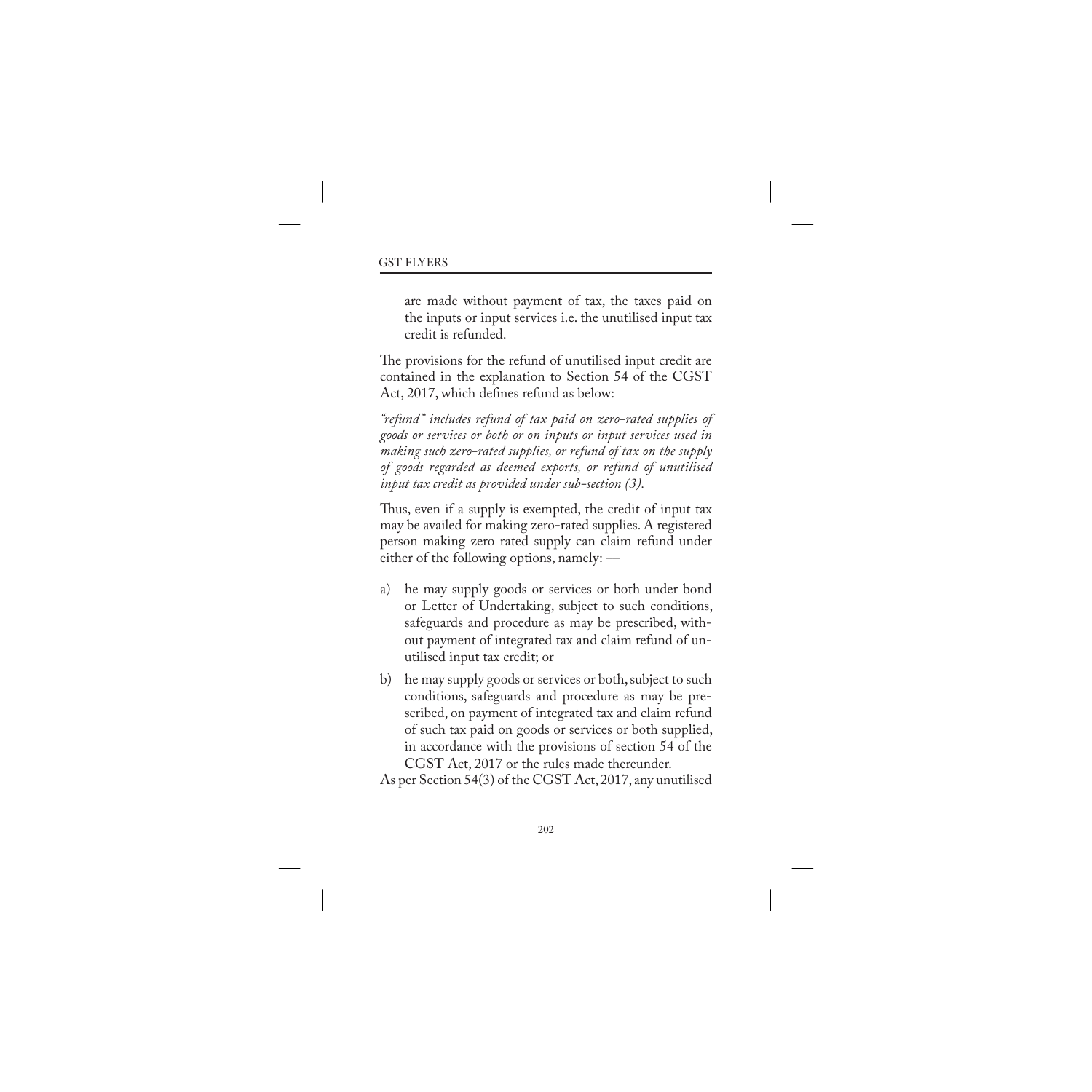input tax credit in zero rated supplies can be refunded, wherever such supplies are made by using the option of Bond/ LUT. The difference between zero rated supplies and exempted supplies is tabulated as below:

| <b>Exempted Supplies</b>                                                | <b>Zero rated Supplies</b> |
|-------------------------------------------------------------------------|----------------------------|
| "exempt supply" means supply of "zero-rated supply"                     |                            |
| any goods or services or both which                                     | shall have the meaning     |
| attracts nil rate of tax or which                                       | assigned to it in section  |
| may be wholly exempt from tax                                           | <i>16</i>                  |
| under section 11 of CGST Act or                                         |                            |
| under section 6 of the IGST Act,                                        |                            |
| and includes non-taxable supply                                         |                            |
| No tax on the outward exempted $\lfloor N_o \rfloor$ tax on the outward |                            |
| supplies, however, the input supplies; Input supplies                   |                            |
| supplies used for making exempt                                         | also to be tax free        |
| supplies to be taxed                                                    |                            |
| Credit of input tax needs to be                                         | Credit of input tax may    |
| reversed, if taken;                                                     | be availed for making      |
|                                                                         | zero-rated supplies,       |
|                                                                         | even if such supply is an  |
| No ITC on the exempted supplies                                         | exempt supply              |
|                                                                         | ITC allowed on zero-       |
|                                                                         | rated supplies             |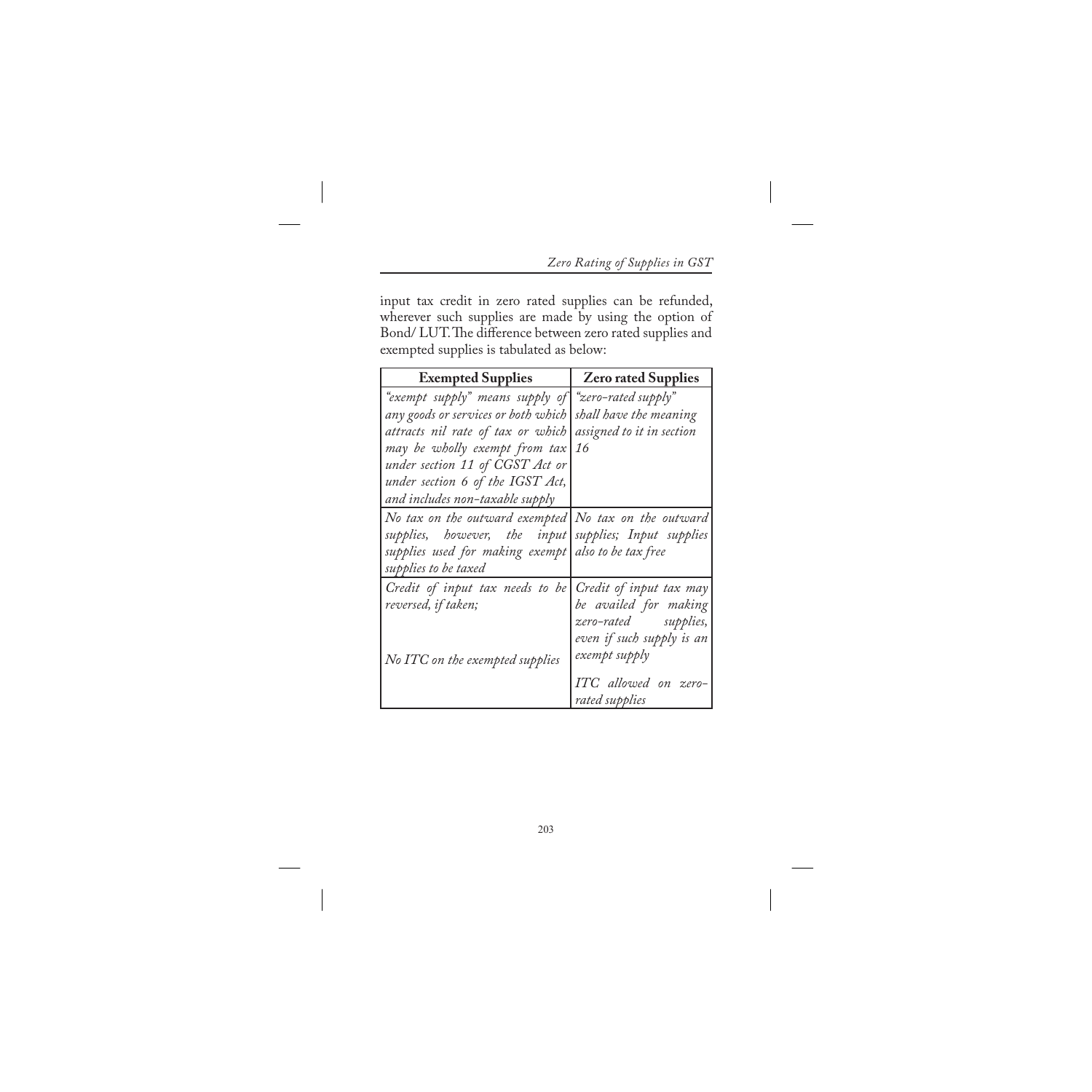| Value of exempt supplies, for<br>apportionment of ITC, shall<br>include supplies on which the<br>recipient is liable to pay tax on<br>reverse charge basis, transactions<br>in securities, sale of land and,<br>subject to clause $(b)$ of paragraph 5<br>of Schedule II, sale of building. | Value of zero rated supplies<br>shall be added along with<br>the taxable supplies for<br>apportionment of ITC                                                       |
|---------------------------------------------------------------------------------------------------------------------------------------------------------------------------------------------------------------------------------------------------------------------------------------------|---------------------------------------------------------------------------------------------------------------------------------------------------------------------|
| Any person engaged exclusively in<br>the business of supplying goods or<br>services or both that are not liable<br>to tax or wholly exempt from tax<br>under the CGST or IGST Act shall<br>not be liable to registration                                                                    | A person exclusively<br>making zero rated<br>supplies may have<br>to register as refunds<br>of unutilised ITC or<br>integrated tax paid shall<br>have to be claimed |
| A registered person supplying <br>exempted goods or services or both<br>shall issue, instead of a tax invoice,<br>a bill of supply                                                                                                                                                          | Normal tax invoice shall<br>be issued                                                                                                                               |

**Provisional refund**: As per section 54(6) of the CGST Act, 2017, ninety per cent of the total amount of refund claimed, on account of zero-rated supply of goods or services or both made by registered persons, may be sanctioned on a provisional basis. The remaining ten percent can be refunded later after due verification of documents furnished by the applicant.

**Non-applicability of Principle of Unjust Enrichment:**  The principle of unjust enrichment shall not be applicable